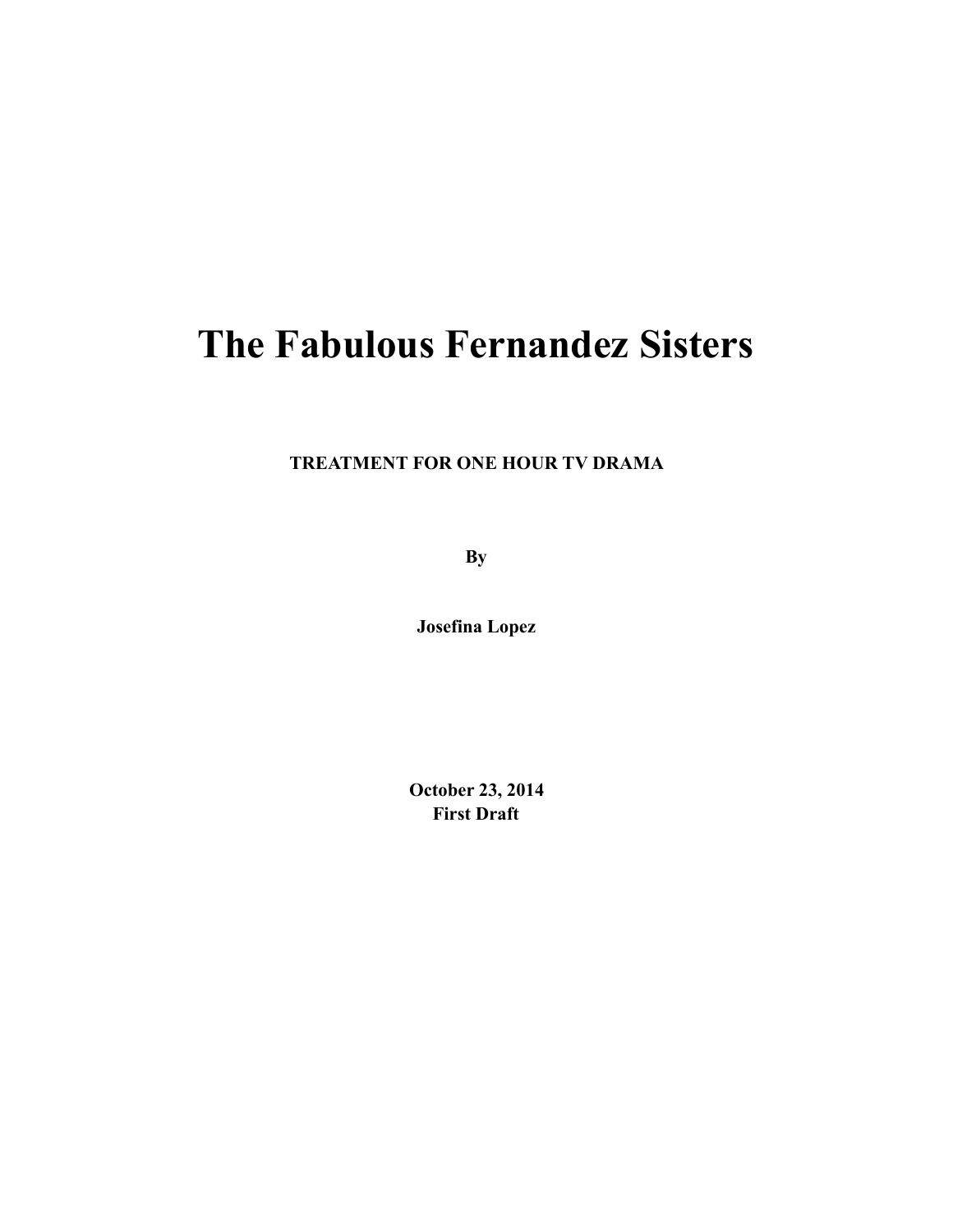## **TREATMENT**

At the busy field office of the 14th District belonging to Councilwoman Fernandez, MARTHA FERNANDEZ, 33, (Mexican-American, full figured, beautiful) is in a staff meeting where she is being informed about the rise in number of homeless people in her district. Her district has seen a lot of improvement, new metro, street beautification, rise in house prices, decrease in violence, but now there are homeless people living in the parks. Martha finishes her staff meeting and quickly meets with her two mystery guests before her assistant can ask who they are. They turn out to be Political and Image Consultants who tell her what she'll need to do if she wants any chance at running for Mayor of Los Angeles. In the middle of the meeting where she is told she needs to lose weight, get married, reduce her Mexican accent, make herself "accessible" to all Americans, and is asked whether she can get an endorsement by the Mayor, she gets a call on her cell. She answers and quickly transitions into Spanish. By the look on her face it's terrible news. Martha takes a deep breath and hangs up. She holds in her pain and cuts the meeting short. Martha thanks them for their advice and promises to contact them if she decides to run. Martha picks up her purse and makes for the door. On her way out she tells her assistant, "I have a family emergency. Cancel all my meetings for the next two days. I can't explain now." Martha makes a call on her cell.

CONNIE FERNANDEZ, 31, (Mexican-American, dark skin, sexy) is in Immigration Court in the middle of a deportation hearing in downtown Los Angeles. "My defendant is a mother of three U.S. born children and has proven to be an outstanding member of her community. You cannot send her back to Guatemala. In her hometown alone there has been a 70 percent increase in violence and murder due to the drug wars. It is also located next to the major highway considered a drug route to the U.S. Sending her back would be cruel and would put her at risk. In this folder are over ten letters from community leaders and members pleading for Marisa Gutierrez to remain in the country." Connie leaves the file with letters on the Judge's desk. The judge calls for a recess and Connie goes to her client. Connie pleads with her client MARISA GUTIERREZ, late 20s, "You can still file a claim against your estranged husband who beat you. You can qualify to remain in the country and obtain residency if you do." Marisa whispers back, "No, I can't. If I file to get residency and we fail and he gets deported too then my children will have no one left in this country to take care of them. If I do file and win and he gets deported he'll find a way to get back in the country and he'll kill me. I know him… This is the only way. I am their mother, they have to let me stay." Just then Connie's cell phone rings. On the screen it says "Martha". Connie is about to answer, but shakes her head and throws the phone in her brief case.

Martha gets out of a taxi at the airport. She makes another call on her cell.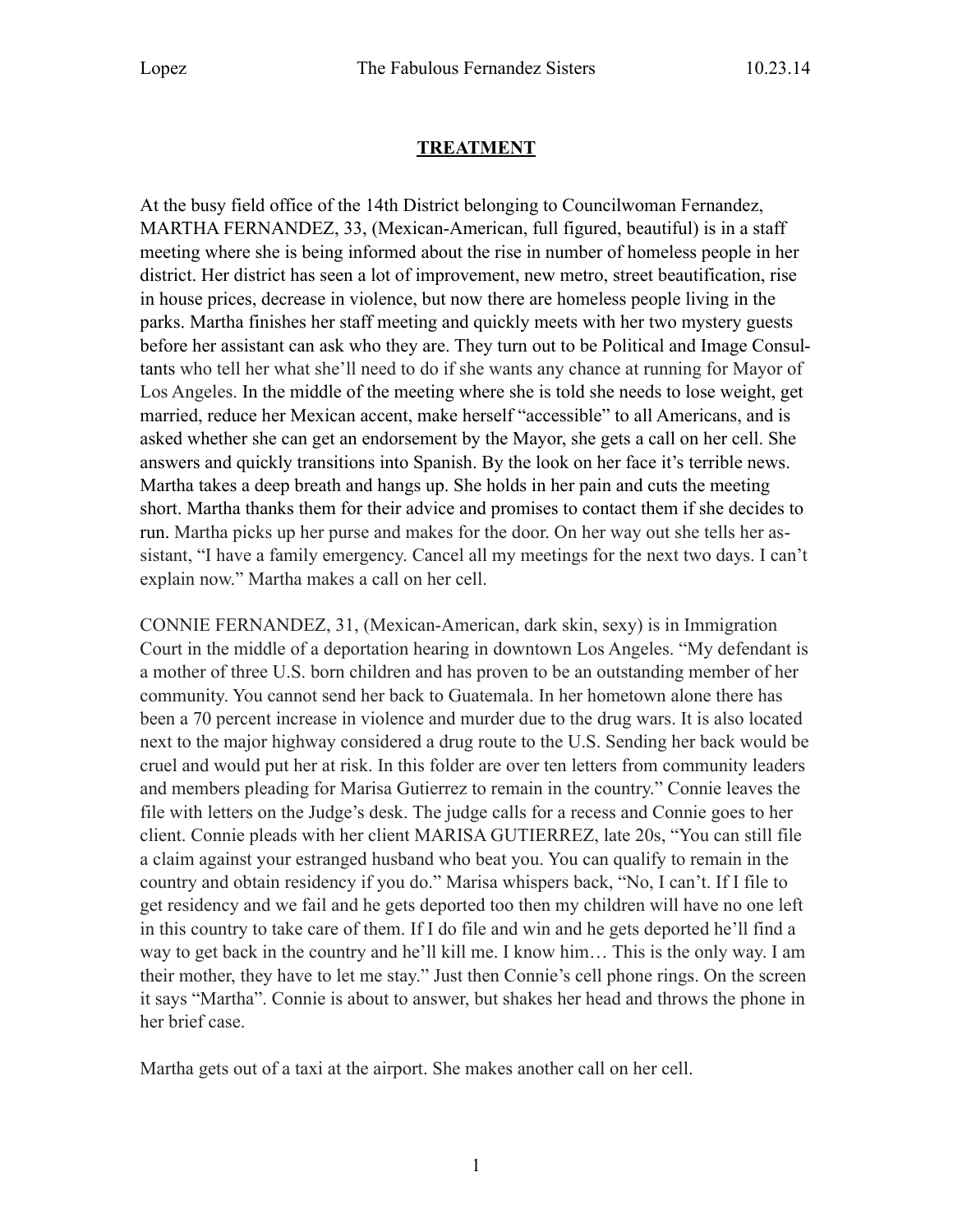MARY ELLEN HOUSTON, (Born Maria Elena Fernandez), 27, (Mexican-American, olive complexion, plain) well dressed, and JERRY HOUSTON, 33, (white), wait outside Truman Elementary School along with SEVERAL PARENTS who wait to pick up their children. KATIE PARKER, 30s, (white), a parent, comes up to Jerry holding a clip board and asks him to sign a petition so they can start a Charter school on the same campus as the Elementary school. She explains that due to the influx of immigrant children and other low performing students in the school the test scores have lowered and so has the funding which has eliminated most of the after school programs and arts program. They want to start a Charter School called Citizens of A New World where the higher achieving (white) students can break away and they can get better funding as a charter school. Jerry signs the petition. Mary Ellen is about to sign too, but Katie turns around and goes up to another white parent instead. Mary Ellen is left hanging, wondering why she wasn't asked. Just then her cell phone rings. She looks at her cell phone and sees "Martha" on the screen. She debates whether to pick up. She stares at her ringing phone. Her husband stares at her perplexed. "Pick up," he orders her. The school bell rings and she throws her cell phone into her designer purse instead.

Martha is at the gate at the airport about to board. She makes another call.

DREAM SEQUENCE - In a Mexican kitchen, CRISTAL FERNANDEZ, 30s, is busy cooking. On the kitchen table is a feast of the best Mexican food. Cristal takes off her apron. TINA FERNANDEZ (as a young girl of 10) walks into the kitchen. Her eyes widen with delight at all the delicious food and deserts. In Spanish Cristal tells Tina, "I left you all you need. I am ready to go now." Tina asks her, "Mama, where are you going?" "I have to go join your Abuelita, she's here for me." Cristal picks up a suitcase and makes for the door. Tina runs up to her and begs her not to go. Just then ABUELITA SANCHEZ, 50s, shows up at the door. Abuelita walks in and tells Tina, "Your mother has to come with me. It's her time. Don't worry, it's your turn now. We left you everything you need. Take care of the family." They walk out. Tina grabs Abuelita's hand to impede her from leaving with her mother. She pulls so hard on her hand and then it turns into a skeleton's hand. Abuelita's face turns into a skull and Abuelita is transformed into "la muerte" (death) and then turns to black dust. Tina screams. Her scream blends into a high-pitched cell phone ring and an alarm clock.

The adult TINA FERNANDEZ, 21, (Mexican-American, light complexion, very cute) wakes up from her nightmare. She is in her college dorm room with large science textbooks all over her and even on her face. She wakes up and sees her cell phone ringing and her alarm is blaring. She turns off her alarm and reaches for her cell phone on the table next to her bed. She looks at her screen and sees "Big Sis" on it. She is about to answer, but reconsiders and puts the phone down. Seconds later she jumps out of bed. "The exam!" Tina gets dressed in seconds and runs out of her dorm room. She runs to her classroom. The sign on the door reads, "NO LATE SEATING PERMITTED - MCAT EXAM IN PROGRESS". Tina sits down bummed out. After a few seconds she picks up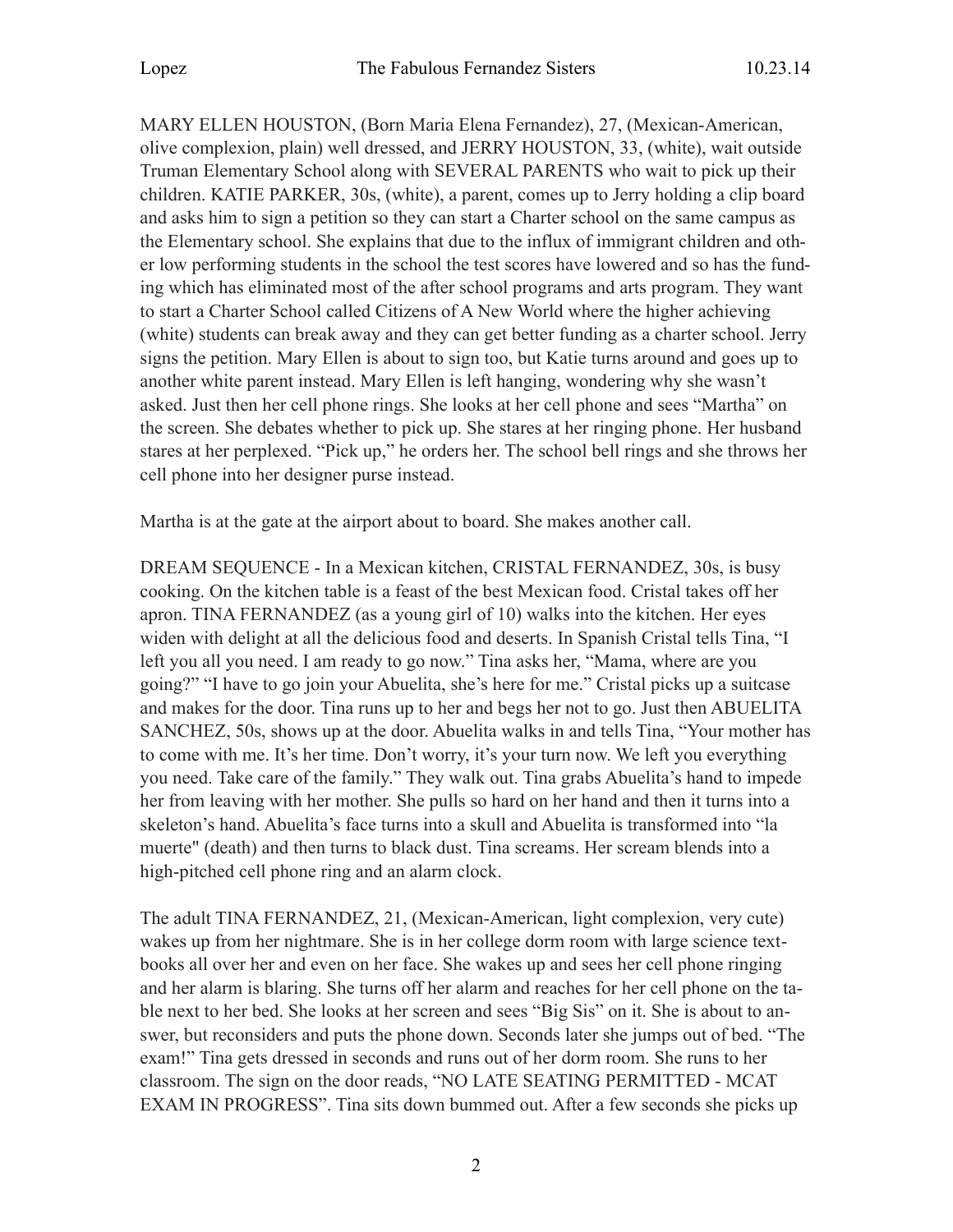her cell phone and listens to her sisters message. "This is Martha… your sister…there was a car accident in San Angel. Our parents fell off the road into a ditch and… they are dead… Rudy was in the car with them, but he is alive! I'm on a plane to Mexico. I'll call you when I get there and know more. We have a lot to figure out. Bye."

Connie drives up to her parents two-bedroom house in the barrio. It is evening and the lights are off in the house and it's getting dark. She walks up to the front porch and almost loses it. She shakes it off and rather than cry, waters the dying plants with a hose. She hears a commotion and looks up. A HOMELESS WOMAN, 60s, sits on the sidewalk in front of the house next door with several bags full of her belongings. BRADLEY, 30s, tall, natural good looks, and CHIP, 30s, a boy in a hairy man's body, are next to the homeless woman asking her to leave. She doesn't speak English and can't understand them. Bradley grabs her things to encourage her to keep moving. She thinks she is being mugged and screams for help. Chip touches her shoulder to calm her down, but it only makes her scream louder. Connie comes to her rescue. She walks up to Bradley and snaps "Hey, tell your boyfriend to get his hand off of her or I'll tear it off!" Brad and Chip look at one another and have an awkward moment not sure how to respond. Chip removes his hand and replies, "We're not trying to hurt her, we just want her to move off our sidewalk and keep moving." "Your sidewalk?" Connie doesn't understand what they mean by that. Connie walks up to the homeless woman and asks her in Spanish if she is all right. The woman asks her if she's seen her son. Connie lies and tells, "Yes, he just left. I think he went to the corner store." The woman thanks her and walks away. Chip thanks Connie for helping them out. Connie asks, "So let me get this straight. You live here now?" They nod. Connie tells them, "That lady used to live in "your" house. Her son got killed in a drive-by in this spot. She lost it after that happened. I guess she lost her house too." Bradley and Chip look at each other, another awkward moment. Bradley tells her, "He's not my boyfriend…" Connie looks him up and down still upset at them. Bradley tries to smooth things over by saying, "...but thank you for your help...neighbor." Connie stares at him, full of disgust and lust in her eyes, "I'm not your neighbor." Mary Ellen drives up in her luxury car and interrupts their conversation. Connie walks over to her parents' house and continues watering the plants.

Mary Ellen gets out of her car and walks up to Connie who sees her, but doesn't say anything. Mary Ellen stops in front of her and says, "Well, aren't you going to at least say 'Hi' and hug me?" Connie reminds her, "I'm not a hypocrite who insults people and then pretends everything is okay. I'm not like you." Mary Ellen takes a deep breath and responds, "You're right, I don't hold grudges like you. I already forgave you for calling me a whore at the Christmas party." "No, I called you a sell out, which is like a whore, but you sell your dignity not your crotch." "Okay, then I guess that makes you the only whore in the family," Mary Ellen replies with a smile. Connie gets up and walks up to her and gets in her face. "What I do with my lady parts is nobody's business. You're just jealous because I am single, sexy, successful and don't have to drag around a bunch of kids and a husband who only does me "Missionary" style with the lights off." Mary Ellen is about to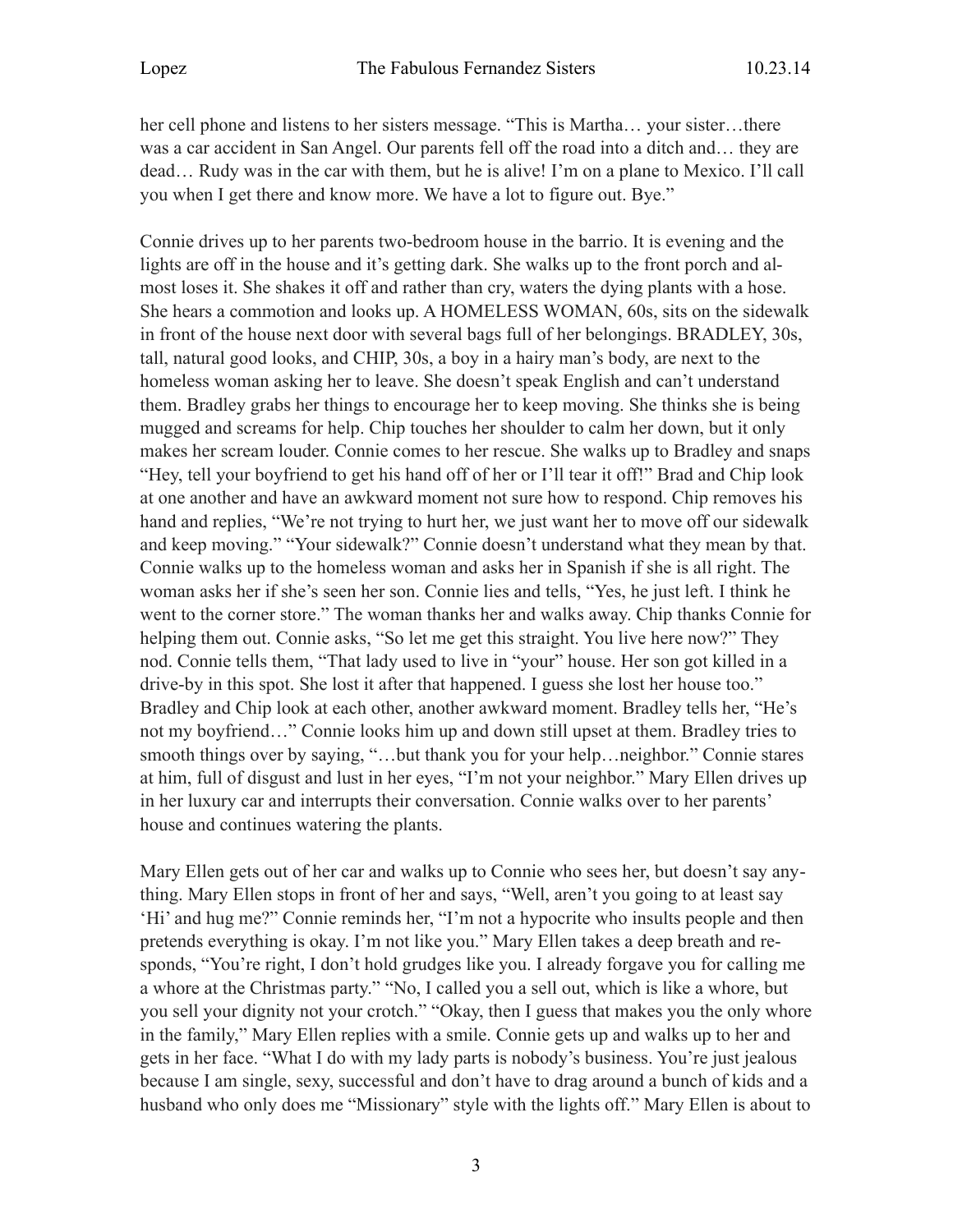insult Connie when Tina's car pulls up into the driveway. Tina has picked up Martha, TIA (AUNT) SOFIA, 50s, (Mexican, Rubenesque and a gossip queen) and RUDY FER-NANDEZ, JR., 13, (Mexican-American the spitting image of his father). Martha and Tia Sofia get out of the car and help Rudy out. He's had a long journey back home. He's exhausted and has bandages on his face. He looks like he lost a fight and can barely walk. Connie and Mary Ellen try to hug Rudy but it hurts too much for him to hug them back. The sisters try to awkwardly connect with Rudy, who seems traumatized by the events of the past few days. They escort him to his bedroom and allow him to rest while they figure things out.

The sisters get busy moving some things around and cleaning the cobwebs; they don't really want to talk. It's awkward and no one wants to take the lead. Tia Sofia tells the sisters to gather around the kitchen table. Tina looks at the kitchen table and thinks she sees a feast of Mexican food like in her dream. She shakes her head and the table is empty. She looks away disturbed. Tia Sofia talks about what a nice funeral it was. Mary Ellen and Tina can't believe Martha isn't bringing back their parent's bodies to bury them in the U.S. Martha tries to explain, but the three sisters jump in with comments in utter disbelief that she would not consult with them first. Martha yells, "By the time I got there the funeral was already planned and all our relatives were not going to allow me to bring them back to the U.S.!" "You cheated us out of a funeral!" Mary Ellen snaps at her. Martha defends herself, "I called you and told you where I was going. If you really wanted a funeral you could have gotten on a plane like I did!" Tia Sofia interjects, "Miren, (look) if it makes you feel any better, my brother wanted to die as a Mexican. His wishes were to be buried back in Mexico." The sisters all get quiet. Martha suggests they can plan a memorial for themselves and the relatives who couldn't go to Mexico. The sisters half-heartedly agree. "But I need all of you to help me with the memorial. I have too many things going on with all my duties at work. I can't do it all by myself. We can have it at my house." Tina offers to help with the catering. Connie offers to contact everyone. Mary Ellen doesn't offer to help and hopes nobody notices. Tia Sofia asks them, "So what's going to happen to Rudy?" They all look at each other not knowing what to say. Connie looks at everyone and declares, "Don't look at me. I work seventy-five hours a week, I can't even take care of a cactus plant or a cat." Tina pleads her case, "It's my senior year and I have too much homework and I can't handle another thing." Martha shakes her head, "I wish I could do it, but I'm never home." Aunt Sofia looks at Mary Ellen and asks her, "Don't you have a four bedroom house?" Mary Ellen doesn't want to respond. The three sisters and Aunt Sofia look at Mary Ellen. Mary Ellen shakes her head knowing where this is going, "Wait a minute, just because I have an extra bedroom—" Her sisters bombard her with reasons why she's the best person to take Rudy. She's a mother who has a regular schedule and can afford to care for him in an environment where Rudy will stay out of trouble. Mary Ellen calls her husband and breaks the news to him. By the sound of the conversation she has to make promises that she knows she'll have to keep. She grudgingly accepts to take Rudy to live with her.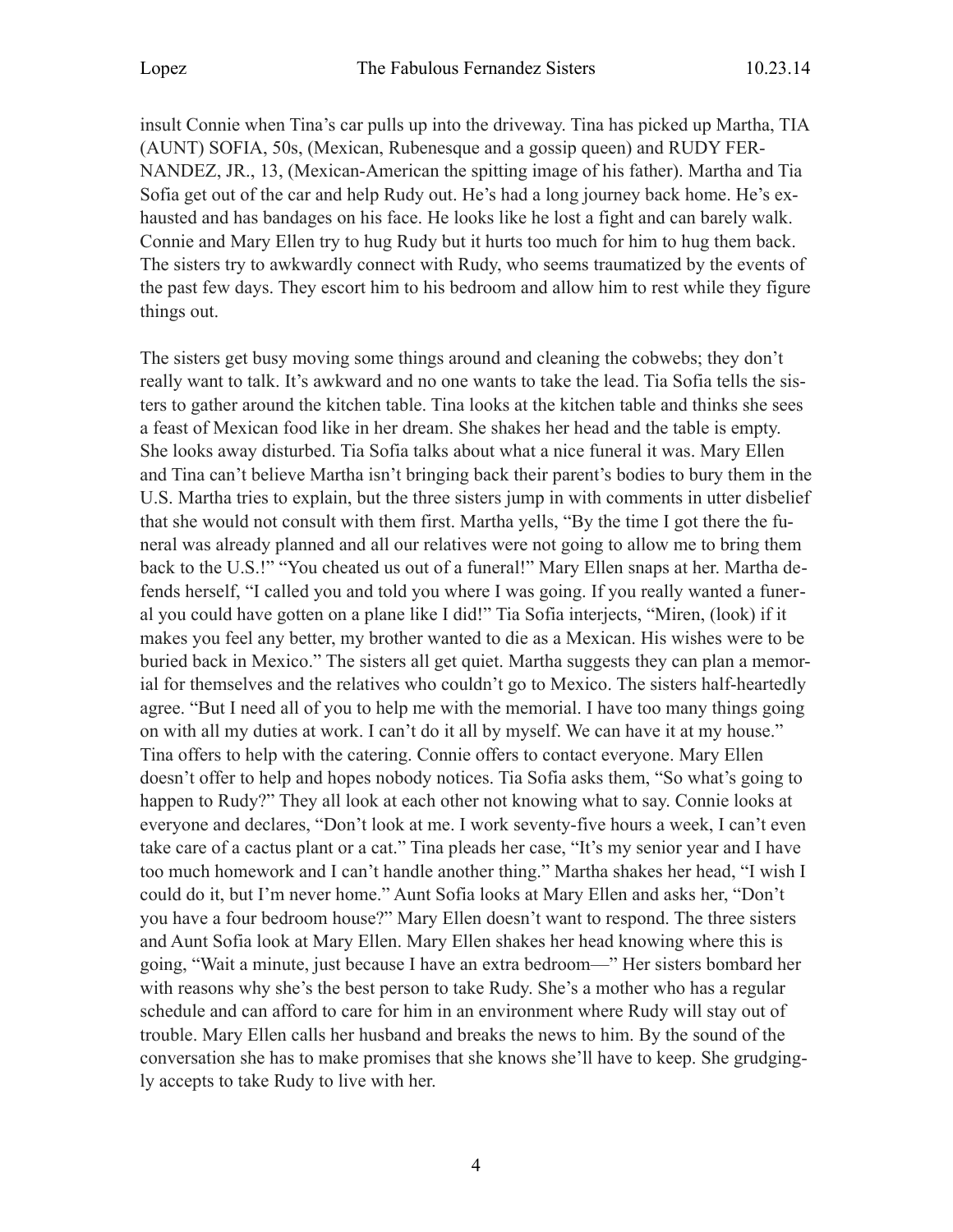Martha drives Rudy to Mary Ellen's house just outside the city limits. Martha reassures him that it's for the best. "You're going to like the room Mary Ellen set up for you. It even has a small TV." Rudy looks away unmoved. Martha arrives at Mary Ellen's house and is pleasantly surprised by her beautiful home. It's straight out of a Martha Stewart's catalogue. She makes small talk with JERRY HOUSTON, 33 (white), in police uniform arriving from work. He is pleasant, but doesn't do a good job of hiding the fact he is not happy that Rudy is moving in. He tells Rudy that he's welcomed in his home, but he has to live by his rules. Rudy goes to his room to sleep. Martha and Mary Ellen clash a bit about settling Rudy in. They debate whether to enlist him in the public school close by or bus him to the Arts Magnet middle school he was attending. Mary Ellen snipes that she took care of a kid on her own at 16 without any help from the family. She's pretty sure she can manage without Martha's input now.

The next day, in a conference call that Tina fails to connect on, the sisters struggle to manage their normal lives in the midst of planning the memorial. Tina was supposed to find a caterer, but they can't reach her. Mary Ellen tells them she has too many things going on with Rudy turning her life upside down and her three kids starting school. She feels that whatever they want to do is fine with her and she's already done enough by taking in Rudy. She is frazzled and apologetic as she hangs-up. Connie suggests they have a simple memorial with a small altar and pictures and keep it short. Martha tells her she is prepared to pay for a mariachi band to play their father's songs so they can all sing in the memorial. Connie warns her that if she turns it into a big thing with mariachis she's boycotting the event. "This isn't a fiesta, it's a memorial." Martha replies, "Yes, but I promised my father that I would do that." Annoyed, Connie snaps back, "Our father doesn't deserve it! You're not turning it into a mariachi show and don't you dare ask me to sing!" Martha concedes, "Okay, okay, I'll just play his favorite songs in the background. Hey, I'm late, I have to go!"

Martha runs into the Mayor's Office. She is brought in to meet the Chief of Staff. Martha apologizes for being late and states her case as to why she thinks she would make a great mayor. The Chief of Staff thinks he can get her the Mayor's support. The Mayor has been paying close attention to all the progress she's made with her District and how she's turned one of the most violent neighborhoods into an up and coming neighborhood that is attracting new businesses and wealthier home owners.

Tina, depressed and unmotivated, can barely get out of bed. Her mother shows up in her college dorm telling her "get up" and makes chorizo. Tina shakes her head and thinks she's just imagining her out of grief and stress. She gets up and looks around for her mother, can't find her. She throws cold water on her face to wake up. She turns on her cell phone and sees all the missed calls from her sisters. "Oh, no. I forgot… I want chorizo." Tina can actually smell the chorizo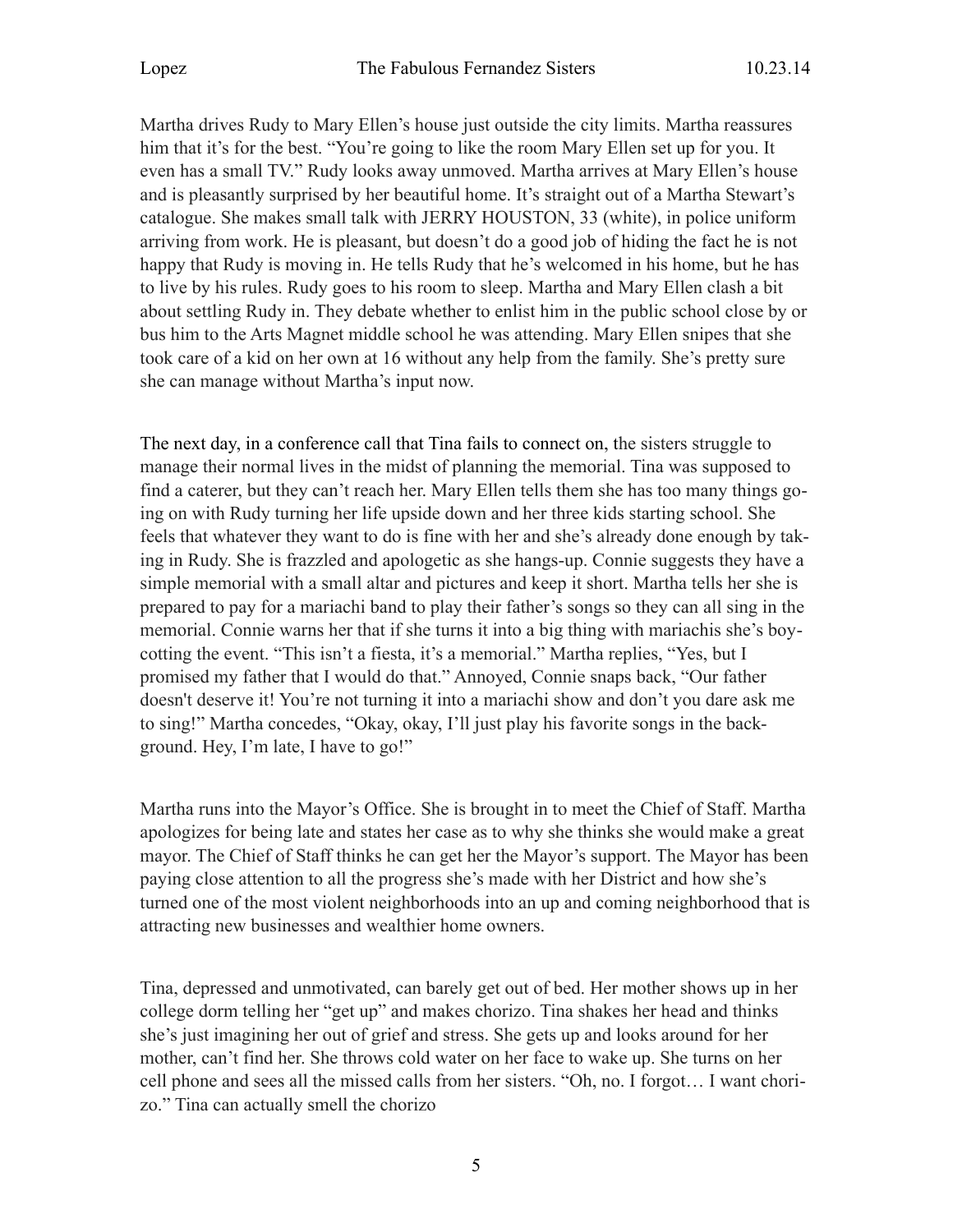Rudy gets off a bus and walks to Mary Ellen's house up the hill towards a gated community. He carries a large backpack. A police car with two WHITE POLICE OFFICERS pulls up and stops him. They ask him where he's going. He tells them "home." They ask him what he has in the backpack. Rudy looks at them and with attitude tells them, "What do you think? What do you think I have in my backpack besides books?" They ask to see his ID. "Why do I have to show you my ID? I'm not doing anything wrong." They insist. He shows them his school ID. "How come your school ID says Roosevelt in East L.A.?" He explains, "Cause I don't have a new ID for my new school around here…" They question him until he gets tired of it an asks, "Officers, what have I done wrong?" They look at him unable to respond and warn him to stay out of trouble and they take off.

Rudy takes a shower and cries in frustration, anger, and loneliness. Rudy comes out of the bathroom with his hair slicked back wearing a sleeveless white shirt. Mary Ellen tries to accept Rudy's "ghetto" ways but her bad feelings toward her father make her reject Rudy. Mary Ellen tells Rudy not to wear the Tres Rosas oil on his hair slicked back because it makes him look "different" around her neighborhood. Rudy tells her their father wore it on his hair and he thought it made him look classy. Mary Ellen hates it because it reminds her of her womanizing father. Jerry warns him, "If you wear it around here it's gonna make everyone think you're a cholo. Don't blame the police if they stop you thinking you're a criminal." Rudy informs him, "They already stopped me for being Mexican, I guess that automatically makes me a criminal in this white ass hood." Rudy gives Jerry a dirty look and goes to his room. Mary Ellen tells Jerry, "You shouldn't have said he looks like a "cholo". Jerry whispers, "Well he does. I'm sorry, but if he weren't your brother, I'd - -" "You'd what? Arrest him? Rudy is a good kid. You should tell your buddies at the precinct he's your brother-in-law so nobody harasses him." Jerry replies, "No one harassed him, he's just making that up." That night Rudy sneaks out of their house and catches many buses back to the barrio.

Rudy tries to break into his parents' house but he's too injured to climb into a window. He wants to live back home and just wants things to be the way they used to be. Bradley wakes up and hears noises coming from the Fernandez's house. He comes out of his house and tells Rudy to go away. Rudy ignores him. Bradley warns Rudy that he's going to call the police if he doesn't go away. Rudy tells him he lives there, but Bradley, who just moved in, doesn't know him because Rudy was out of the country when he moved in. Rudy is forced to leave. He wanders the streets until an old friend spots him sleeping on a bus bench. He invites him to stay at his house.

Rudy sleeps in his friend's house. He wakes up and hears laughing and then an argument breaks out. He steps out of his room and sees what looks like a drug deal going on. TWO CHOLO TYPES are exchanging money for drugs. TALL CHOLO hands over a wad of cash and the SHORT CHOLO hands him a bag full of baggies with cocaine. Seconds lat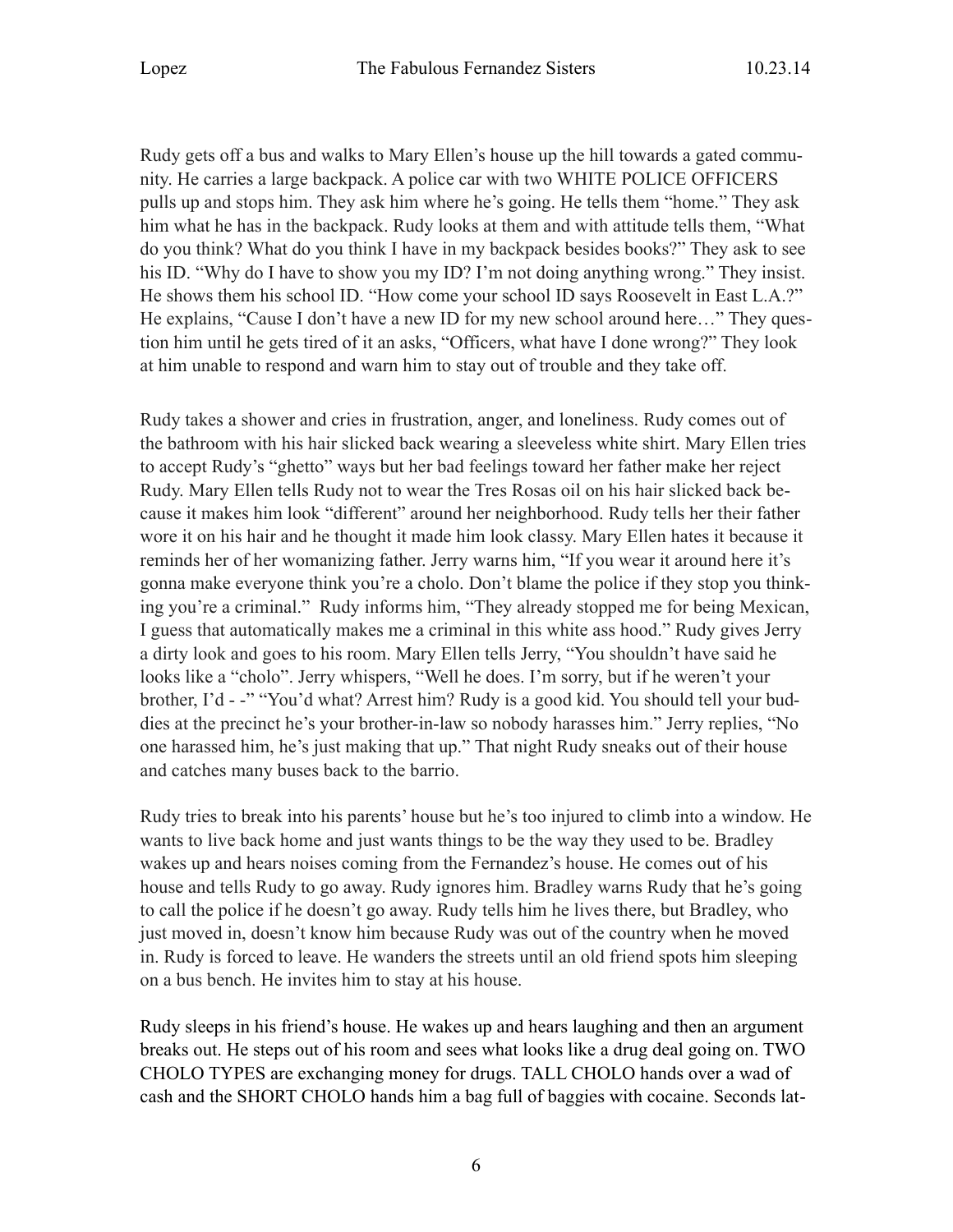er POLICE OFFICERS kick the door open and the place gets raided. A POLICE OFFI-CER hand cuffs Rudy and he gets escorts into a police car. A CAMERA CREW captures his arrest on camera.

At the cafeteria in the courthouse in downtown L.A. Connie is eating and reading her case files. On the news is a story about a drug raid in Boyle Heights. Connie looks up.

At the field office for COUNCILWOMAN FERNANDEZ, Martha is busy reading documents when her assistant closes the door behind her and turns on the TV. "You have to see this." The drug raid story plays and Rudy is being escorted into the police car. Martha's jaw drops. She grabs her purse and runs out.

The drug raid story in which Rudy is identified as Councilwoman Fernandez's brother is also seen by the Mayor's Chief-of-Staff while he is having lunch at a restaurant with televisions.

Martha arrives at Juvenile Hall to find Connie dealing with a mountain of paperwork to petition for Rudy's release. Martha tries to use her political connections to get Rudy out. DETECTIVE RAMOS, 30s, muscular with rugged good looks, is exiting when he sees Martha. He walks up to Martha, who doesn't recognize him at first, but he reminds her they both went to high school together and were in the speech team. Martha finally recognizes him and is happy to see him. Detective Ramos tells her he heard her little brother got snatched in the drug raid and wonders what's going on with him. Martha quickly explains the loss of her parents and Rudy's injuries and his state of mind. Detective Ramos tells Martha she needs to do whatever it takes to keep him out of the gangs or she's going to lose him. Rudy needs a family and if he doesn't find one with her he's going to find it with the gangs like he sees so many young kids who get caught up in the gang cycle doing. Martha thanks Detective Ramos for the heads up. He tells her he is going to help expedite things so the police can release him to her. Martha thanks him profusely. He asks her out to lunch next week so they can catch up and Martha accepts. Connie comes up to Martha and asks her why she didn't introduce him to her. Martha tells her sister, "He's not your type." Connie looks at her, "Like you know what my type is?" Martha replies, "Trust me, he's not your type. He talks back and won't put up with crap. He's not afraid of your fangs." Connie smiles, "I like that in a guy." Minutes later Detective Ramos returns with Rudy. Connie introduces herself to Detective Ramos, "Hi, I'm Connie, Martha's younger, single sister." Detective Ramos smiles at her, "Wow, all you Fernandez sisters are impressive." Martha says goodbye to Detective Ramos and hugs Rudy. Connie hugs Rudy and has to excuse herself to go attend a trial. Martha plans to drive Rudy back to Mary Ellen's, but he refuses to go back to Mary Ellen's house. "Hell no, I'm not going back. It's so boring and even if I don't cause trouble I'm gonna get arrested over there. Jerry thinks I'm a cholo and he doesn't like me living with them." Martha assures him, "Okay, got it. You can come home with me, but we have to figure out what's best for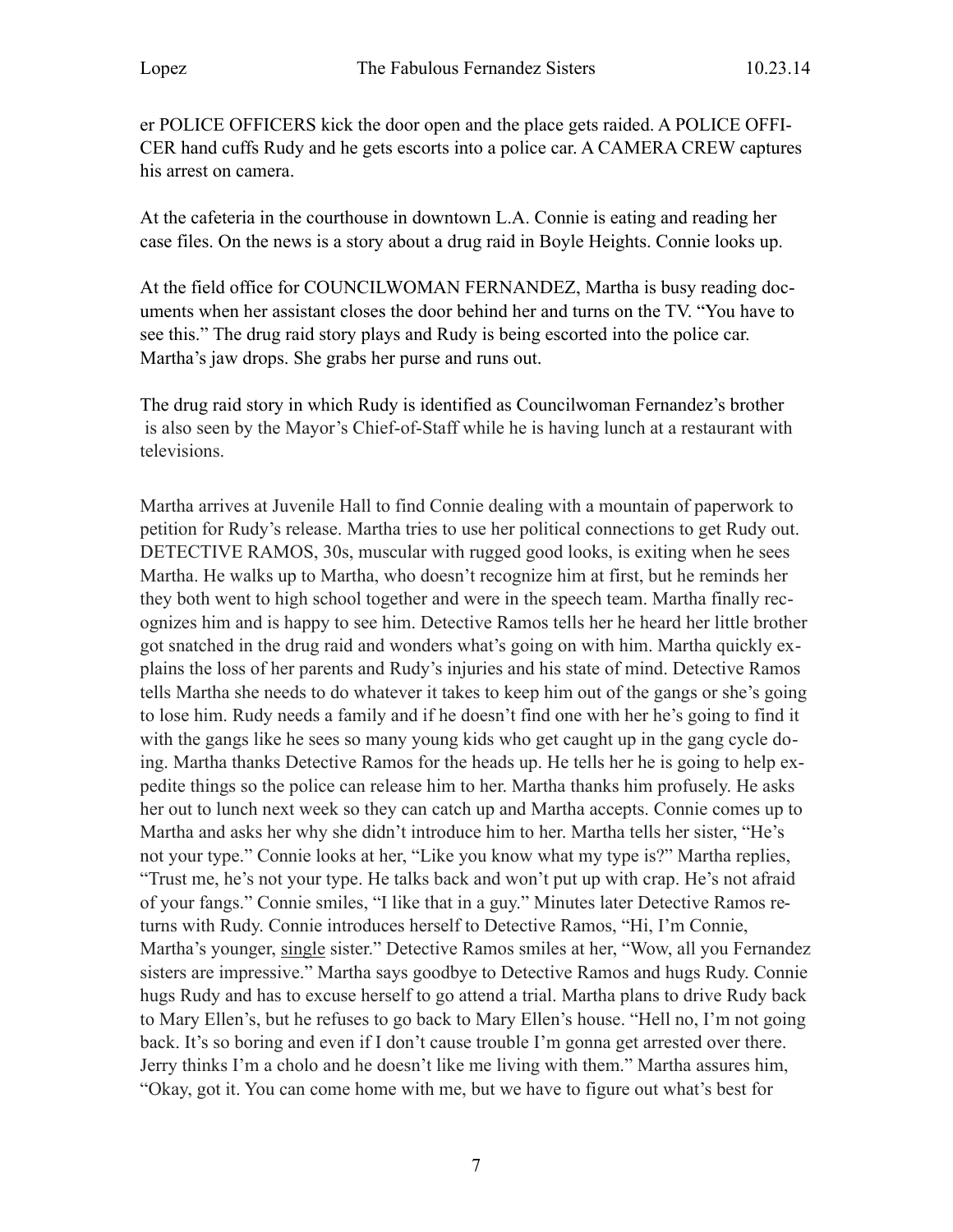you." "Take me to my house so I can go to my old school," he demands. "You can't live by yourself. Someone has to look after you." Rudy asserts, "I don't need nobody. I can take care of myself." Martha, who took Detective Ramos' advice to heart, let's Rudy stay with her, and they'll figure things out after the memorial.

The next day Martha meets with the Mayor's Chief of Staff who tells her that her life is too messy with the recent events of her parents' death and her brother in the news. He advises her to wait it out until the next four years when she's qualified and emotionally stable. Martha tells him she understands and leaves. In private she finally allows herself to cry and feel the loss of her parents.

Connie presents her final arguments to the judge in Immigration court. The judge decides to deport Connie's client. She will be sent back to Guatemala immediately. Marisa breaks down crying. Her children, in the court scream out crying. They run to her side. She hugs them and the guards have to physically pull them off of her so they can take her and handcuff her. Connie hugs the children and uses her body to shield them from having to see their mother in handcuffs being taken away. Connie has seen this happen many times, but this one breaks her. At her fancy loft in downtown L.A., Connie sips wine and confesses to her best friend JESUS, 30s, ghetto-fabulous and gay, about how angry she is with her father for dying before she could become so successful that he would see he was wrong about her. "I always thought he was going to be around and that one day he would tell me he was sorry for being a jerk to me. He was going to tell me how proud he was of me." She finally lets herself cry for the loss of her parents. Connie wishes she had a second chance to reconnect with her father to make things right. "As angry as I am, I really miss him and wish that he were back. Now that my parents are gone, I really feel like I don't have a family anymore." Jesus points out, "Of course you have a family. You are so lucky you still have your three sisters and your brother… Now, if you only put as much passion fighting for your family as you do fighting for undocumented immigrants, you wouldn't feel like an orphan." Connie asks him, "What do I do with all this anger I have for my father?" Jesus tells her, "Honey, if you want we can go see a medium I know who can connect with your father and just because he's passed doesn't mean you can't tell him off."

Tina visits LOLI, 25, (Mexican-American, chubby and cute) her cousin, at her salon in the barrio. "Tia Sofia told me you would give me a free make-over." Loli tells her, "Yeah, my mom told me what happened and I wanted to do something nice to make you feel better. How are you doing? Tina confides in her that she must be in shock because she swears she saw her mother in her dorm. Loli tells her that she knows a "Curandera" who can confirm whether it's true. Loli gives Tina a makeover and cuts her hair. Tina shares with Loli how much she misses living in the barrio. She's been at the dorms for three years and doesn't like it or the dorm food. She confesses that she doesn't like pre-med. She thought she wanted to be a doctor, because doctors saved her life when she was a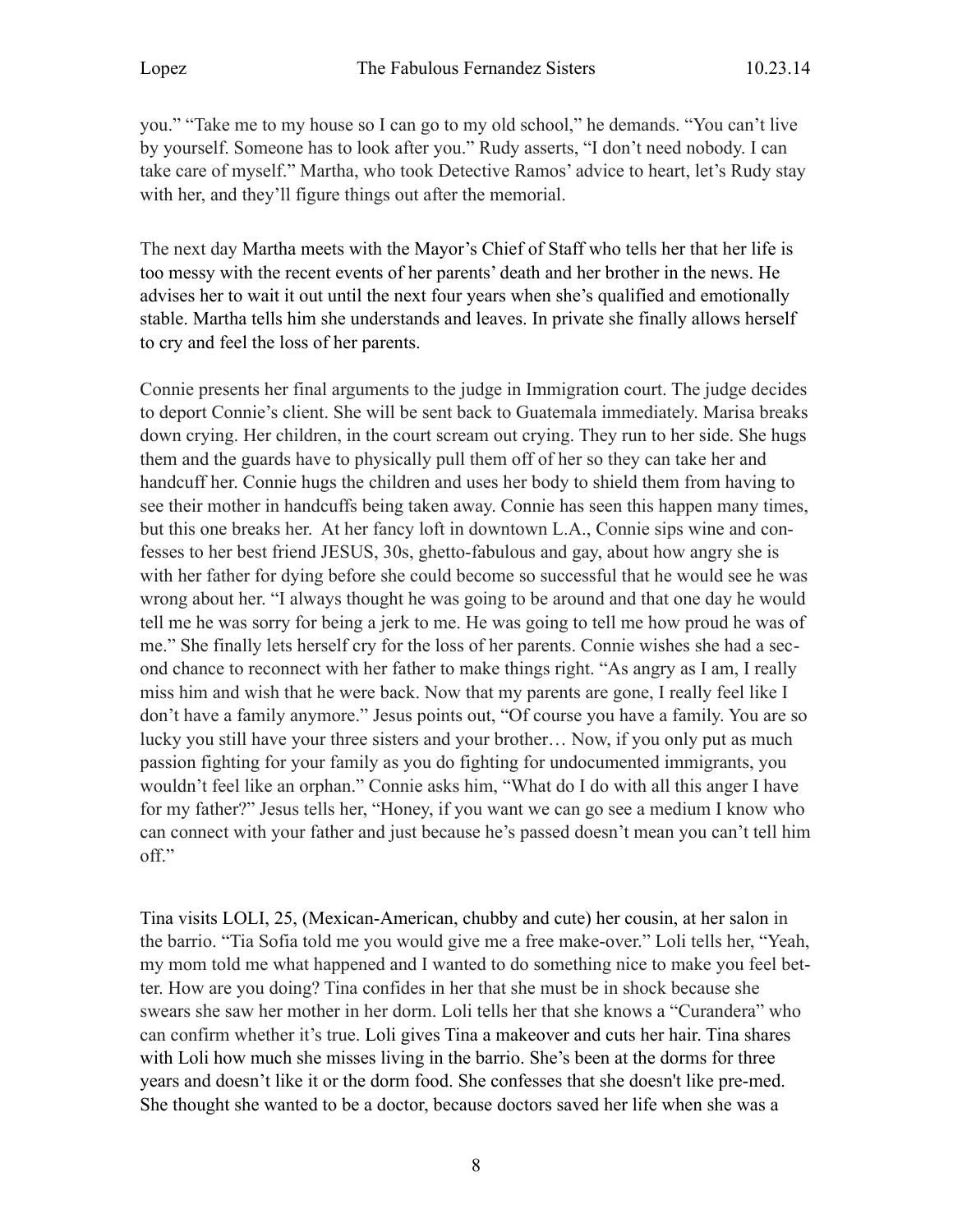preemie baby. She also wanted to make her parents proud by becoming a doctor. She recently lost her scholarship and missed a very important test to get into medical school and doesn't know what she's going to do now. She's been having troubles keeping up with all her schoolwork and her "insomnia" makes it impossible to wake up early for her statistics class. Loli tells her to do what makes her happy. She says, "At first I was all embarrassed telling my friends who went to college I stayed in the 'hood and that I went to cosmetology school instead, but I love it. I am my own boss and now I don't care what people think." Tina tells her she wishes she were as carefree as her because her sisters would be so disappointed in her if she dropped out of school. "My oldest sister Martha has an M.B.A. My second oldest sister Connie has a Law Degree - a J.D., my third oldest sister Mary Ellen has an M.A. and a teaching credential. If I don't graduate they'll think I'm just all B.S. They just wouldn't understand me. They are such go-getters like my dad was and I can't show them I'm confused. I feel so lost, I don't know what to do with my life." Loli jokes, "Then get knocked up. That will shut them up." Tina confesses, "I don't even have a boyfriend. Been so busy trying to keep up that I don't even go out." Loli brags, "After I finish with your make-over, girl, you'll have all kinds of guys after you… Let's go out some time."

At Truman Elementary Mary Ellen sees Katie pitching the charter school to white parents. Mary Ellen walks up to Katie and asks about the Charter School. Katie hesitates telling her about it. Mary Ellen tells her how her kids are high achieving and would probably benefit from going to the charter school. Katie smiles and lies about getting all the signatures she needed. She makes up the excuse that she is late and walks off. A little later Mary Ellen gets home with her kids and asks Jerry if the new charter school opened would he seriously consider sending their kids to it. "Of course, sounds like a great opportunity." Mary Ellen tells her that as a public school teacher, she would object to taking her kids out of public school. She worries her kids would grow up in a mostly white setting and will be sheltered from the real world. Jerry doesn't want his kids getting bad influences. Mary Ellen tells him that "diversity" and being around bilingual children can be a positive influence. Mary Ellen can't convince him and she realizes, "Wow, you're just as ignorant as my stubborn father." He reminds her, "I thought you didn't want our kids to grow up speaking Spanish?" Mary Ellen tells him she was wrong. She goes to her room**,** breaks down crying and allows herself to feel the loss of her parents.

At the memorial Martha busies herself making sure there is plenty of food. She stops and looks at several tequila bottles. Martha asks, "Who brought the tequila? I said I wanted no alcohol." Tia Sofia says, "Your Tios brought them as gifts. It's good tequila." An UN-CLE interjects, "What kind of memorial would it be without tequila por favor (please). We gotta let the soul sing when it's in pain, que no Sofia?" Sofia agrees. Martha knows she can't win the argument with a drunk uncle so she continues making sure everyone is feeling welcomed. Tina attempts to talk to Rudy who doesn't want to talk to her about the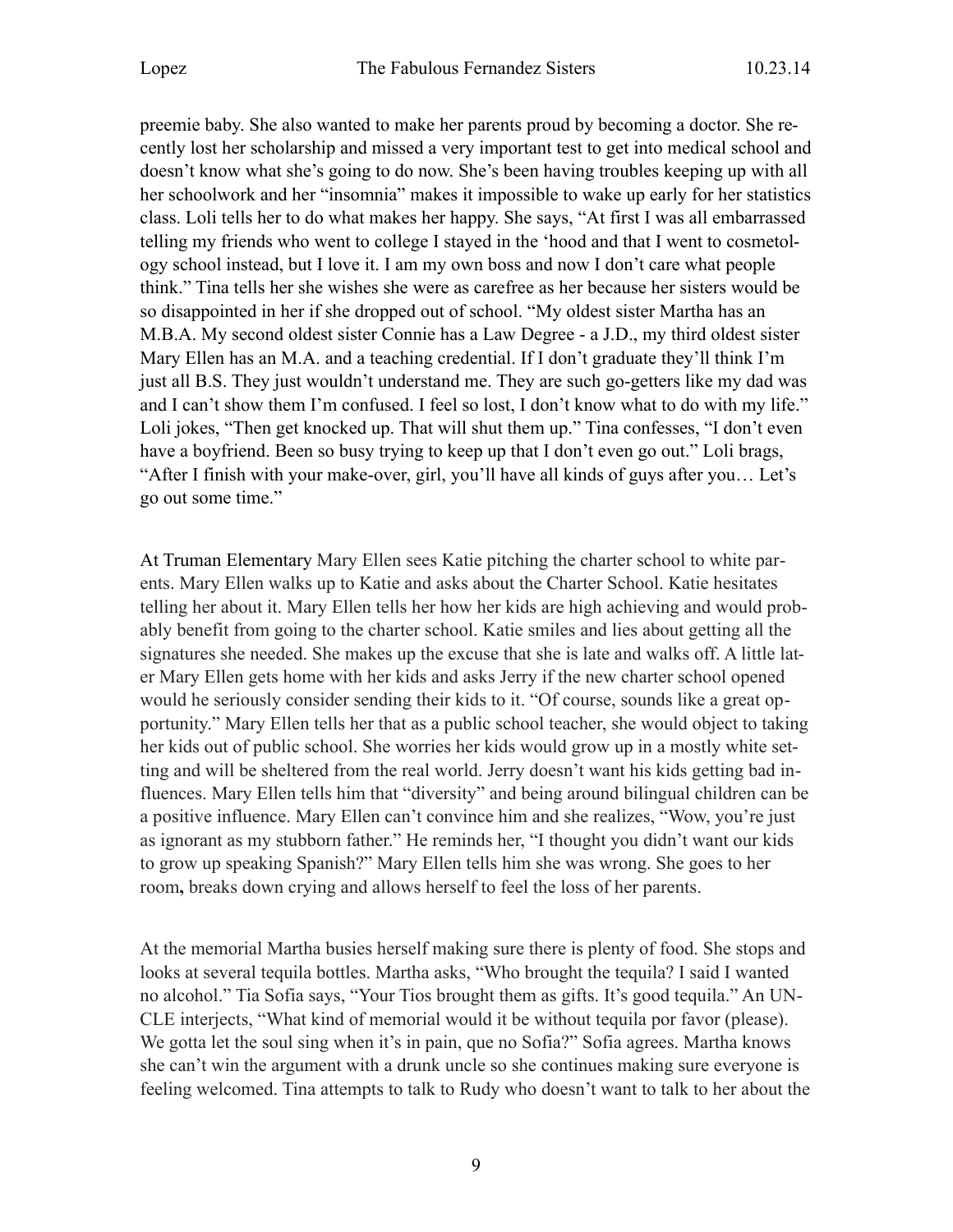accident or how he's feeling. Tina apologizes to him for being absent in his life since she went off to live in the dorms. Rudy walks away, goes outside and puts on his headphones and ignores everyone. Her cousin Loli tells Tina that he's still in shock so give him time to open up. Connie walks up to Rudy and makes faces to get his attention. He takes off his headset and she surprises him with a gift card. "Here, so you can buy some more music to be miserable to." Rudy smiles. Connie cheers him up by saying, "At least you're alive." Mary Ellen pulls Connie to the side and points to Maravina, a woman she suspects was her father's mistress. Mary Ellen wants Connie to ask her to leave, but Martha overhears and tells them not create a scene. Tia Sofia tells them to get on with the eulogy because she needs to get home soon to watch her telenovela.

Martha coughs loudly to get everyone's attention and asks everyone to gather around the altar. On the altar are several pictures of Rodolfo Sr. and Cristal Fernandez. There is a wedding photo of them, Rodolfo as a Bracero, as a Mariachi, next to his big truck, a family photo with all the sisters, a photo of the sisters in pink Mariachi outfits playing their instruments, etc. She begins her eulogy, "My father Rodolfo Fernandez came to this country as a Bracero. He was a talented musician and singer who dreamt of having his daughters follow in his footsteps by being the most successful Girl Mariachi Band. He was an ambitious and hard working man who always wanted the best for his family. He was a loving father and the protector and head of our family who wanted to make sure all his daughters got an education and did well." As Martha attempts to give a respectful eulogy honoring her parents, Connie, who had tequila shots, interrupts her demanding she tell the truth about what a mean jerk their father really was. "You were his favorite; of course you thought he was a great father!" Connie confesses that she resented him for forcing them to be in the stupid Mariachi girl band called "The Fabulous Fernandez Sisters" and always telling her she would never amount to anything. Mary Ellen, who also drank a little too much tequila, confesses out loud that she hated him for kicking her out when she got knocked up. Mary Ellen calls her father a hypocrite and points her finger at Maravina and outs her as her father's "whore". Maravina tells her, "You don't know the truth," and leaves. Tina tells them to "Stop being bitter bitches and grow up!" Connie and Mary Ellen call her "a spoiled princess brat who acts just like a white girl." Martha pleads for her sisters to rise above this and be "Bigger". Mary Ellen tells her, "Yeah, you're always the sister who is "Big" - "You're so Big you're fat!" Martha is annoyed by her comment she yells back at Mary Ellen, "I may be fat, but you're the ugly sister. And I can lose weight! But you can't get a face transplant." Connie turns on Mary Ellen and says, "Our father probably had sex with a turtle and had you - cause our mother was beautiful and you must be adopted." Tina yells at them, "Stop acting stupid! You've had too much to drink. So what if our father was a jerk, he was still our father!" Tia Sofia and the relatives all agree this is better than a telenovela when the sisters' true feelings come out about each other and their father. It becomes utter chaos. Rudy yells at them to stop disrespecting his father and defends him, "You didn't get to see the good side, the father I got to know! All I wanted was to come home to my family, but that doesn't exist any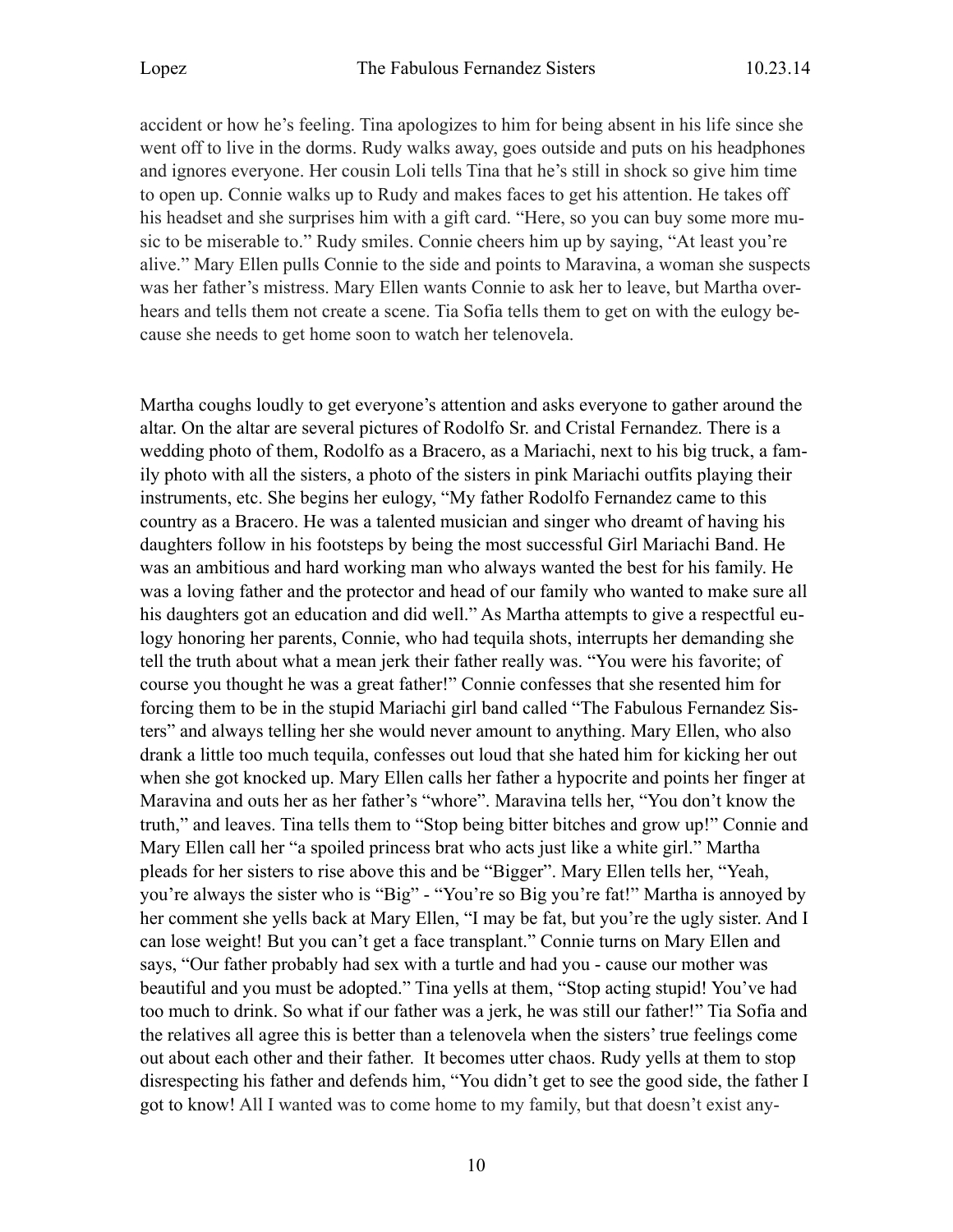more. I'd rather live with Aunt Sofia than get stuck with any of you!" Mary Ellen grabs her fancy purse and leaves in a huff. Connie takes off with her friend Jesus who offers to drive her home because she's too drunk and rowdy. Tina takes off with Loli.

Tina gets in Loli's car and tells her she doesn't want to go back to her dorm. She is so disturbed and emotionally wound up she needs a release. Tina wants to go dancing to forget. They go to a night club in downtown L.A. and live it up. Tina dances like a crazy woman and tries to let go of her pain. Tina has one too many drinks and is drunk on the dance floor. At the same club Connie, who is with Jesus at the bar, is confessing how angry she still is with her father because he wouldn't let them attend Mary Ellen's birth of her baby and Mary Ellen felt betrayed by them and she lost her sister. Just then Jesus asks, "Is that Tina? I didn't think she was even 21." Connie, who is now sober, watches TWO GUYS circle her drunk sister with sleazy intentions. Connie marches over to the dance floor to stop it. The two guys get closer to sandwich Tina as they dance. Tina gets dizzy and ends up vomiting on one of them. Connie yells at the guys, "That's what you get for being creeps! Get away from my sister. She's drunk! You have sex with her and it's called rape!" The Two creepy guys leave the scene. Connie asks Tina, "What are you doing here?" Tina looks away from her, "Leave me alone. I came here to get away from my family!" Connie tells her she should go sit down and stop drinking. Tina tells her, "Just leave me alone and stop telling me what to do. Just because you're older than me doesn't mean you know everything or anything about me!" Just then Loli comes to the dance floor with two drinks. Connie yells at Loli, "What are you doing leaving her alone when she's drunk? This is a meat market." Loli yells back with attitude, "Yeah, is that why you come here?!" They yell at each other and Tina makes a run for the bathroom. Tina ends up vomiting her guts out. She sits in the toilet stall with her head spinning. She sees a reflection that looks like her deceased mother hugging her. At first it's a comforting image, but then it freaks her out. She gets up and screams. Loli, who runs into the bathroom asks, "Tina? Are you all right?" Tina comes out of the toilet stall and confesses to Loli what she saw. "You don't think I'm crazy do you?" Loli looks at her, "You're just all peda (drunk), but you're not crazy." Loli advises they leave quickly before Connie comes in and tears her head off for leaving her alone on the dance floor.

Loli and Tina escape through an alley and Loli cleans up Tina and drives her to a mysterious place. "Where are you taking me?" Loli assures her, "Don't worry about it. I got your back prima (cousin). I know someone who will tell me if you're crazy or not." Loli drives to a scary alley. "Loli, this looks like the kinda place where people die of heroine overdoses." Loli responds, "Chillax, I got you." Loli does a special knock and makes the sound of an owl. "You need a secret code sound to get in? This better not be a rave you're taking me to because I still want to vomit." The door opens and DONA PASIENCIA, 70s, a curandera (shaman/healer) a tiny grey haired lady peeks her head out. Loli apologizes, "Dona Pasiencia, forgive me for coming so late, but you said to come anytime I had an emergency." Dona Pasiencia welcomes them into her tiny room full of altars and dried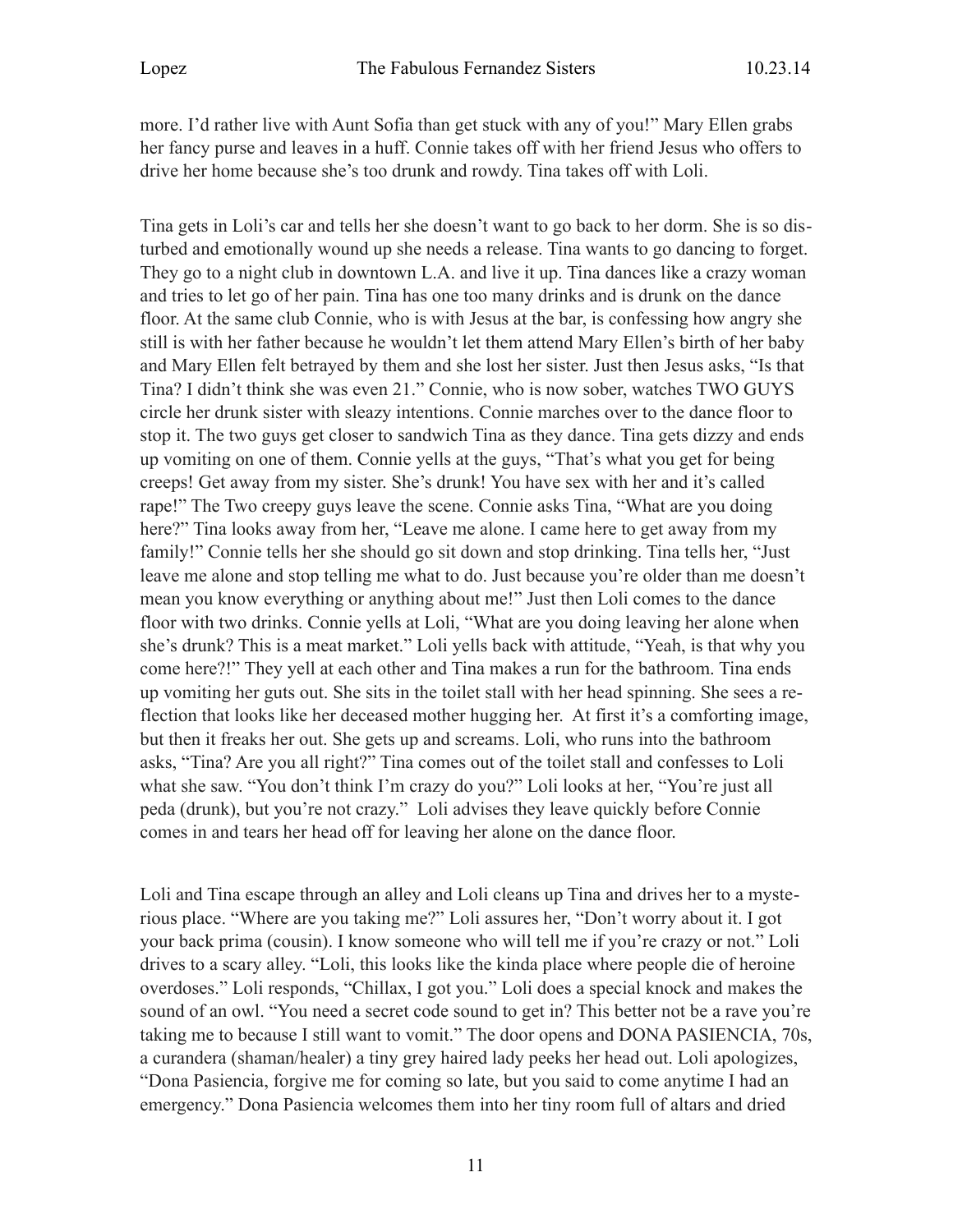herbs. Tina and Loli walk in and they sit on a chair surrounding a basin with water in it. Loli, "Dona Pasiencia you know why we are here. Tina needs your help. Tell her what she needs to know." Dona Pasiencia takes Tina's hand and dips it into the water. Tina pulls her hand away after a few seconds. Dona Pasiencia looks in the water and sees things invisible to Loli and Tina. Dona Pasiencia speaks in Spanish and confirms that her mother has not crossed into the light and is visiting her. "Your mother is telling me that you must help your brother. His secret is too heavy for him to bear. You must help him put the pieces of his soul back together or she won't cross." Tina finally allows herself to cry and feel the loss of her parents. "Yes, cry. It's good to cry. Like they say, that's just the ice melting around your heart."

Martha comes home and Rudy's not there. Martha mobilizes her sisters to find him. The three sisters search everywhere and gather at Martha's house to strategize further. Tina goes to the bathroom and prays. She asks, "Where is Rudy? Rudy, where are you?" She walks out of the bathroom and hears "the basement". She looks around and wonders who said that. She goes up to Martha and asks, "Did you say the basement?" Martha looks at her, "No, I didn't say the basement... I already checked my basement, he's not there." Tina hears "basement" whispered again and looks around. She stops and eureka! "He's in the basement of my parent's house!" They all look at her not sure what to do. Tina orders them to follow her. They arrive at their parents' house and head to the back where the basement entrance is located. "Are you sure he's here?" Mary Ellen asks already exhausted. They try opening the basement door. Tina is about to walk in when the door slams on them. They get startled. "Rudy, are you in there?" Rudy doesn't answer. One by one each sister begs him to come out. He finally answers them, "Go away! I don't need nobody to care for me. I'm a man, I don't need my sisters to tell me what to do. I already know what to do!" Rudy stubbornly refuses to come out and leave with his sisters. They all push on the door and try to force it open, but it's blocked. They all pound their bodies on the door, but the door won't open. Connie laughs and thinks it's funny. Something about Rudy's stubbornness reminds her of their father. One by one, the sisters all laugh as they recall memories of their parents. It's cathartic and emotional, and Rudy is now listening to them like they're all crazy. "Estan locas!" he shouts at them."Of course we're crazy; it's required to be a part of this family!" Connie shouts back at him. "Just give up!" he orders them. Martha and her sisters sit on the floor and rest for a few minutes. Martha admits she had this crazy idea of running for mayor of Los Angeles. The sisters gasp in excitement. Martha shakes her head, "It ain't happening. I'm not ready or 'qualified'." Her main concern now is taking care of Rudy. Connie, in an unexpected show of support, tells Martha she is more than qualified, and whoever said otherwise is an idiot. She will adopt Rudy and move back into their parent's house to care for him and Martha must run for Mayor. Martha doesn't have any more excuses. "Are you serious, you'll all help me?" she asks her sisters. All the sisters agree. Martha agrees to run for Mayor, "I'll run for Mayor, I don't think I'll win, but with your help I can do it." Mary Ellen thinks they both know nothing about children and will need her advice. Connie tells